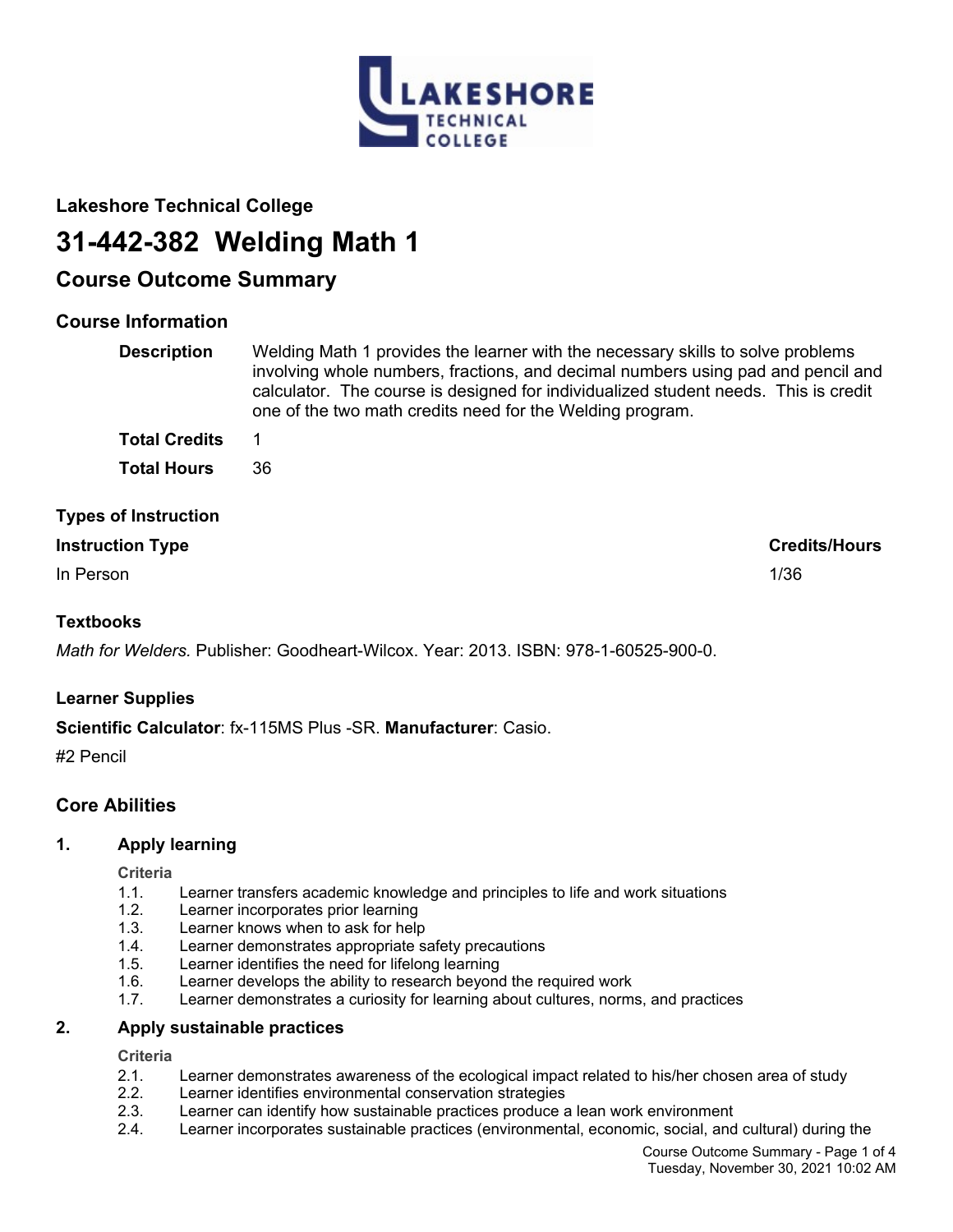#### **3. Communicate effectively**

**Criteria**

- 3.1. Learner comprehends written materials
- 3.2. Learner writes clearly, concisely, and accurately
- 3.3. Learner adjusts communication style in order to meet the needs of others
- 3.4. Learner demonstrates active listening skills
- 3.5. Learner uses culturally appropriate verbal and non-verbal communication methods

# **4. Demonstrate critical thinking**

**Criteria**

- 4.1. Learner determines issues that merit action
- 4.2. Learner takes initiative in the problem solving processes
- 4.3. Learner makes decisions considering alternatives and consequences
- 4.4. Learner refines action plans based on evaluation of feedback<br>4.5. Learner identifies interdependencies of world issues & events
- Learner identifies interdependencies of world issues & events

# **5. Demonstrate responsible and professional workplace behaviors**

**Criteria**

- 5.1. Learner displays behavior consistent with the ethical standards within a discipline or profession
- 5.2. Learner follows policies and procedures
- 5.3. Learner attends class as mandated by the instructor
- 5.4. Learner completes assignments on time
- 5.5. Learner exhibits academic honesty
- 5.6. Learner accepts responsibility and accountability for his/her actions
- 5.7. Learner demonstrates time management and task prioritization
- 5.8. Learner demonstrates ability to handle ambiguity and unfamiliar situations

# **6. Integrate technology**

**Criteria**

- 6.1. Learner determines which tasks can be performed more efficiently by using technology
- 6.2. Learner uses technology to perform tasks more efficiently
- 6.3. Learner adapts to changing/emerging technology
- 6.4. Learner selects culturally appropriate technology/tools to communicate with diverse groups

# **7. Respect and appreciate diversity**

**Criteria**

- 7.1. Learner demonstrates respectful workplace actions for successfully working with a diverse workforce (race, color, creed, national origin, religion, age, sex, sexual orientation, disability, and other differences).
- 7.2. Learner observes business customs/etiquette, time zone differences, and holidays
- 7.3. Learner identifies own bias and can adapt to the customs and practices of others
- 7.4. Learner demonstrates respectful behavior for living/working in a diverse society

# **8. Use mathematics effectively**

**Criteria**

- 8.1. Learner solves real world problems using mathematics
- 8.2. Learner measures accurately
- 8.3. Learner analyzes graphical information
- 8.4. Learner demonstrates an understanding of world measurements and foreign currency exchange

# **9. Work cooperatively**

**Criteria**

- 9.1. Learner contributes to a group with ideas, suggestions, and effort
- 9.2. Learner completes his/her share of tasks necessary to complete a project
- 9.3. Learner encourages team members by listening and responding appropriately to their contributions
- 9.4. Learner maintains self control
- 9.5. Learner resolves differences for the benefit of the team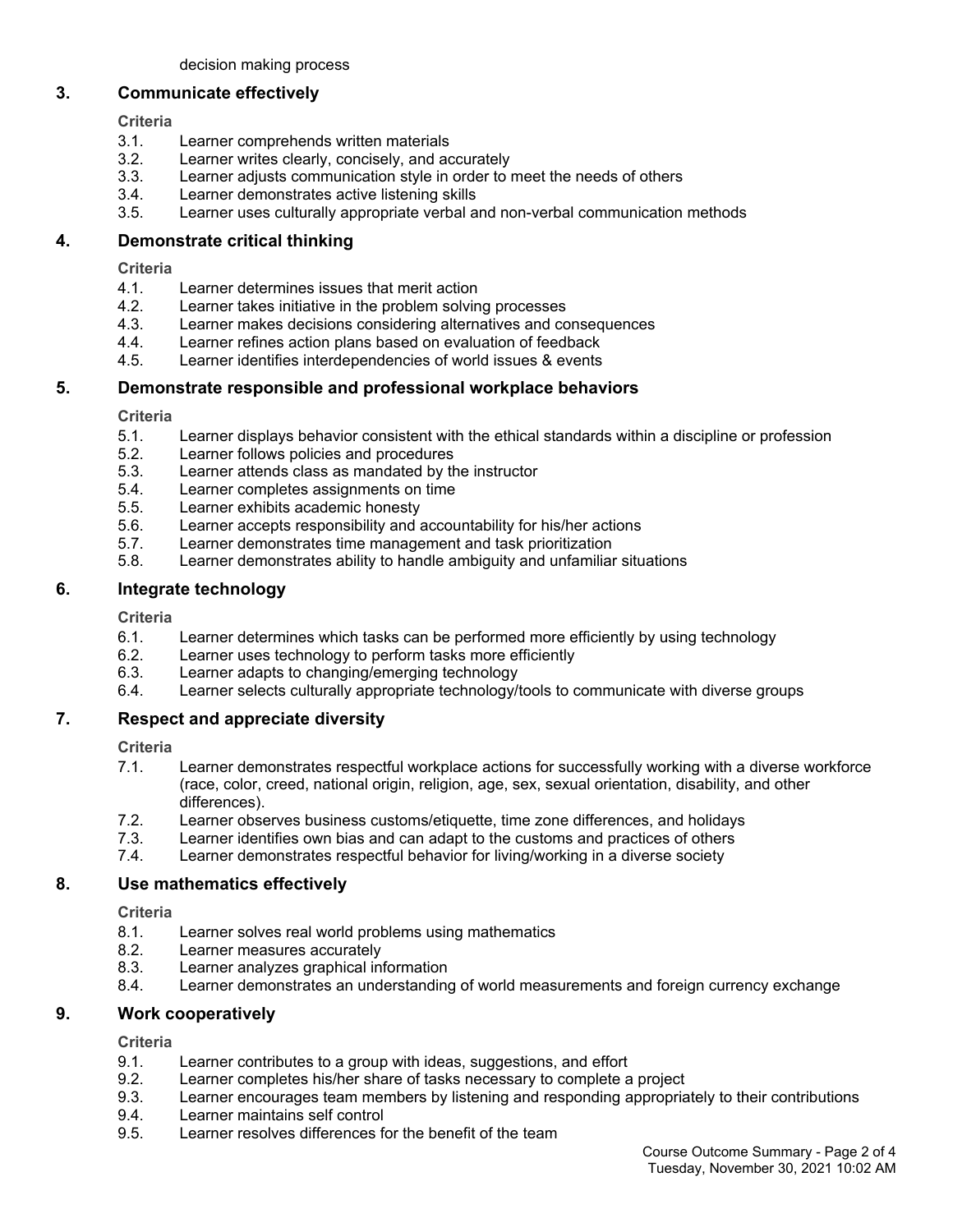- 9.6. Learner accepts constructive feedback
- 9.7. Learner effectively establishes rapport and builds situationally appropriate relationships

# **Program Outcomes**

# **1. Demonstrate industry recognized safety practices**

#### **Criteria**

- 1.1. you demonstrate proper inspection and use of personal protective equipment (PPE)
- 1.2. you demonstrate proper inspection and use of ventilation equipment as required
- 1.3. you demonstrate proper Hot Zone operation as required
- 1.4. you explain proper use of precautionary labeling and SDS information
- 1.5. you demonstrate proper inspection and operation of equipment used for each process
- 1.6. you maintain a safe work environment
- 1.7. you demonstrate proper material handling techniques

# **Course Competencies**

#### **1. Solve problems using whole numbers**

#### **Assessment Strategies**

- 1.1. on a written test without the use of a calculator.
- 1.2. on written text assignments

#### **Criteria**

#### *You will know you are successful when:*

- 1.1. you receive a passing score of at least 70 percent on the written test.
- 1.2. you complete the written test in one class period.<br>1.3. you must have a grade of 100% on text assignme
- you must have a grade of 100% on text assignments.

#### **Learning Objectives**

- 1.a. Add whole numbers.
- 1.b. Subtract whole numbers.
- 1.c. Multiply whole numbers.
- 1.d. Divide whole numbers.
- 1.e. Apply order of operations to solve problems.
- 1.f. Develop calculator skills to solve basic number problems.

# **2. Solve problems using fractions**

#### **Assessment Strategies**

- 2.1. on a written test with use of a calculator
- 2.2. on written text assignments

#### **Criteria**

#### *You will know you are successful when:*

- 2.1. you receive a passing score of at least 70 percent on the written test.
- 2.2. you complete the written test in one class period.
- 2.3. you must have a grade of 100% on text assignments.

#### **Learning Objectives**

- 2.a. Work with fractions.
- 2.b. Recognize proper fractions.
- 2.c. Convert improper fractions to mixed numbers.
- 2.d. Write equivalent fractions.
- 2.e. Multiply fractions.
- 2.f. Divide fractions by reciprocal method.
- 2.g. Add fractions using common denominator.
- 2.h. Develop least common denominator.
- 2.i. Subtract fractions.
- 2.j. Develop calculator skills to solve fraction problems.